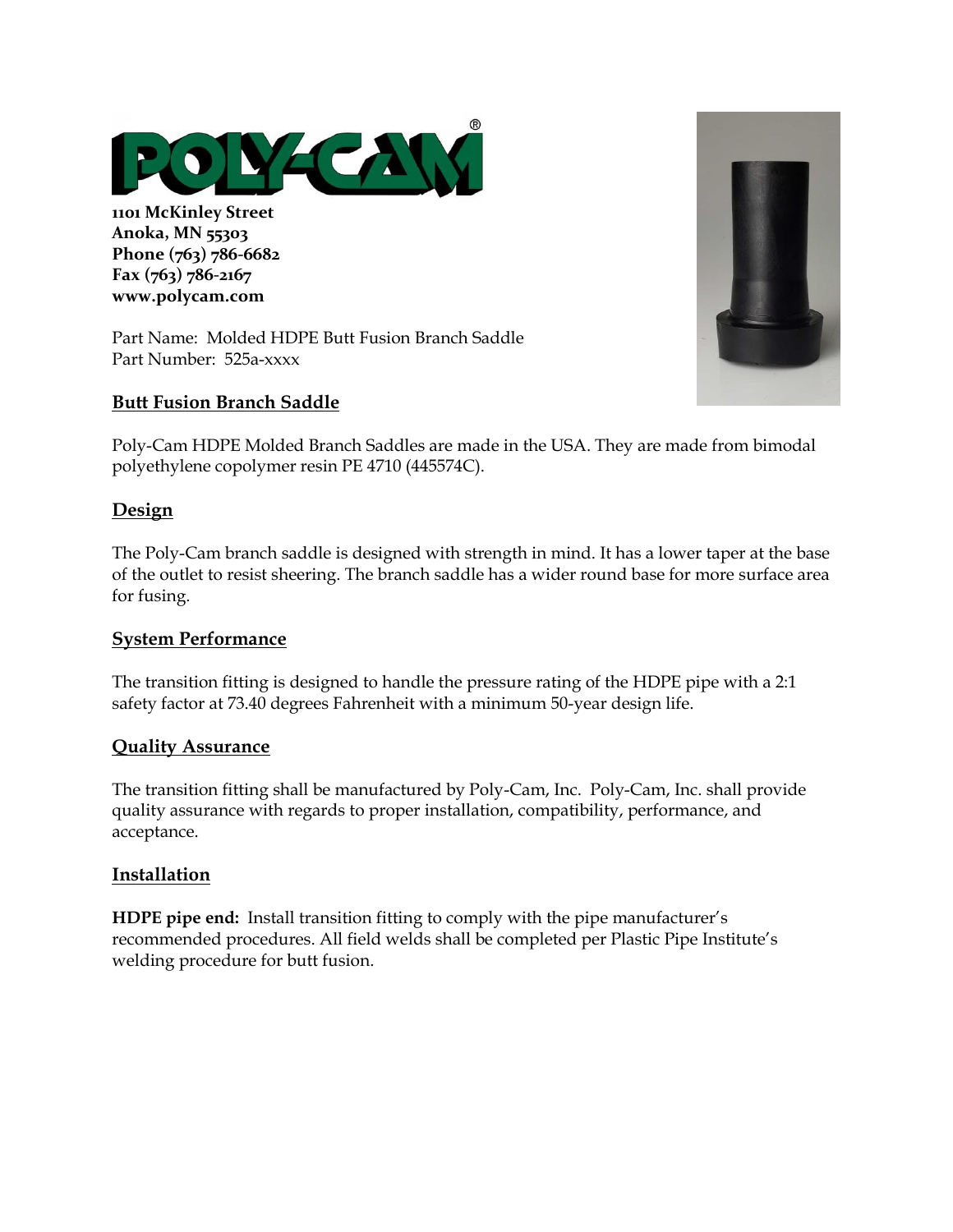# **Material**

## **High-Density Polyethylene:** HDPE pipe

- Meets ASTM D-3350 with minimum cell classification values of 345464C (PE 3408), PE445574C (PE 4710)
- Meets ASTM F714.
- Density shall be no less than 0.955 g/cm as referenced in ASTM D1505
- Melt index no greater than 0.15 g/10 minutes when tested per ASTM D 1238
- Tensile Strength at Yield –tensile shall be 3,200 psi to less than 3,500 psi as referenced in ASTM D638
- ESCR-Environmental Stress Crack Resistance shall be over 5,000 hours with zero failures when tested per ASTM D 1693-Condition C
- All pipe meets ASTM 3035.
- All certifications will be submitted upon request.

# **Warranty**

The warranty period is one year after the date of substantial completion of installation.